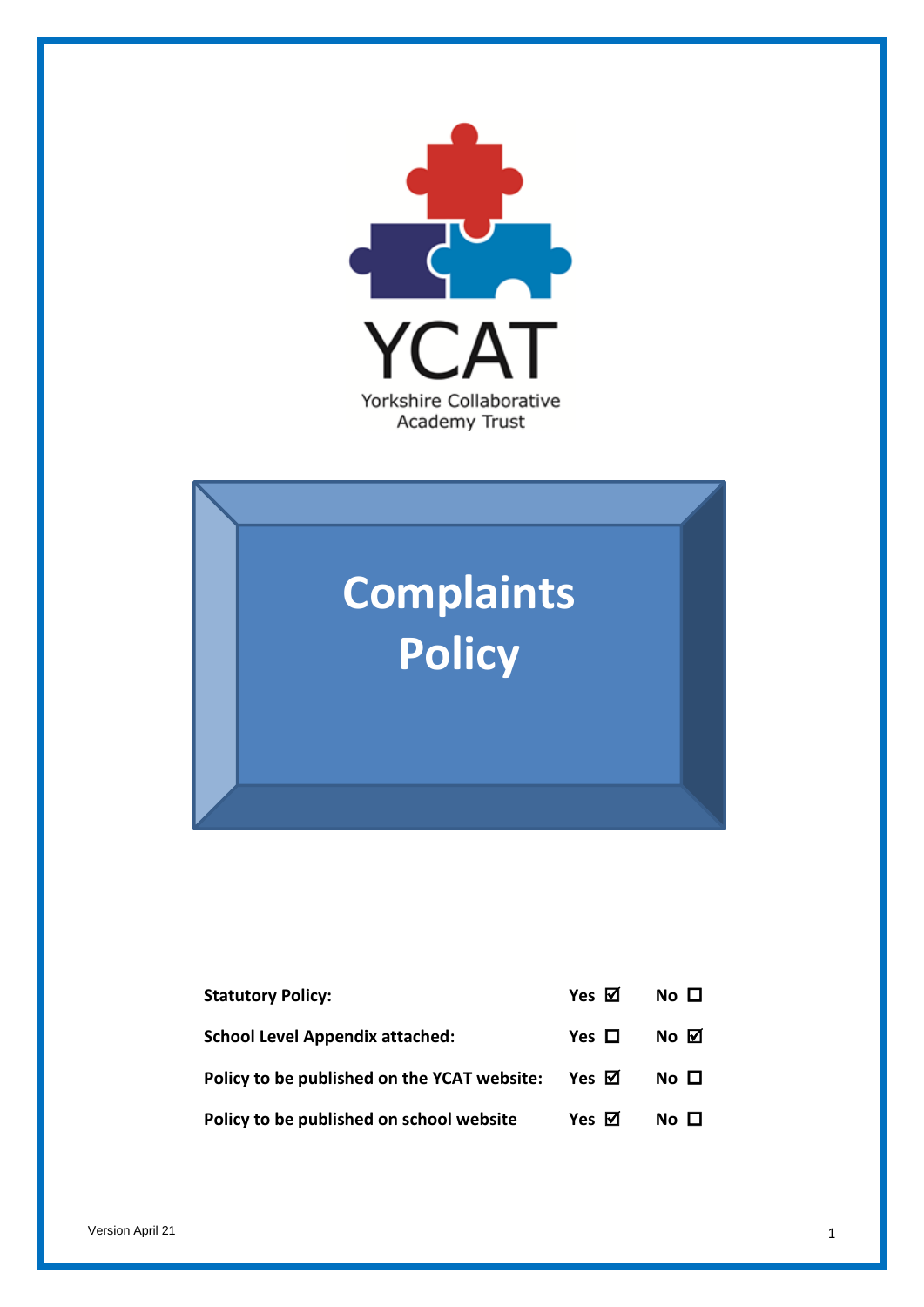# **This Policy was adopted by**

# **Yorkshire Collaborative Academy Trust on 03/07/2018**

| <b>Chair of Trustees: Mr Ian Moore</b> |              |
|----------------------------------------|--------------|
| Signature:                             | U MOCME      |
| <b>Frequency of review:</b>            | 3            |
| To be reviewed by:                     | <b>Board</b> |
| Date of next review:                   | 2021         |

### **REVIEW RECORD**

|                 | Date of review   Reason for review | Date of next review |
|-----------------|------------------------------------|---------------------|
| <b>April 21</b> | <b>Policy review cycle</b>         | April 23            |

| Name: | Ian Moore | Signature: |                                                         |
|-------|-----------|------------|---------------------------------------------------------|
|       |           |            | IAN MOONE<br>$\cdots$ $\cdots$ $\cdots$ $\cdots$<br>. . |

### **on behalf of YCAT Full Board**

|          | Date of review   Reason for review | Date of next review |
|----------|------------------------------------|---------------------|
| April 23 |                                    |                     |

| Signature:<br>Name: |
|---------------------|
|---------------------|

**on behalf of YCAT Full Board**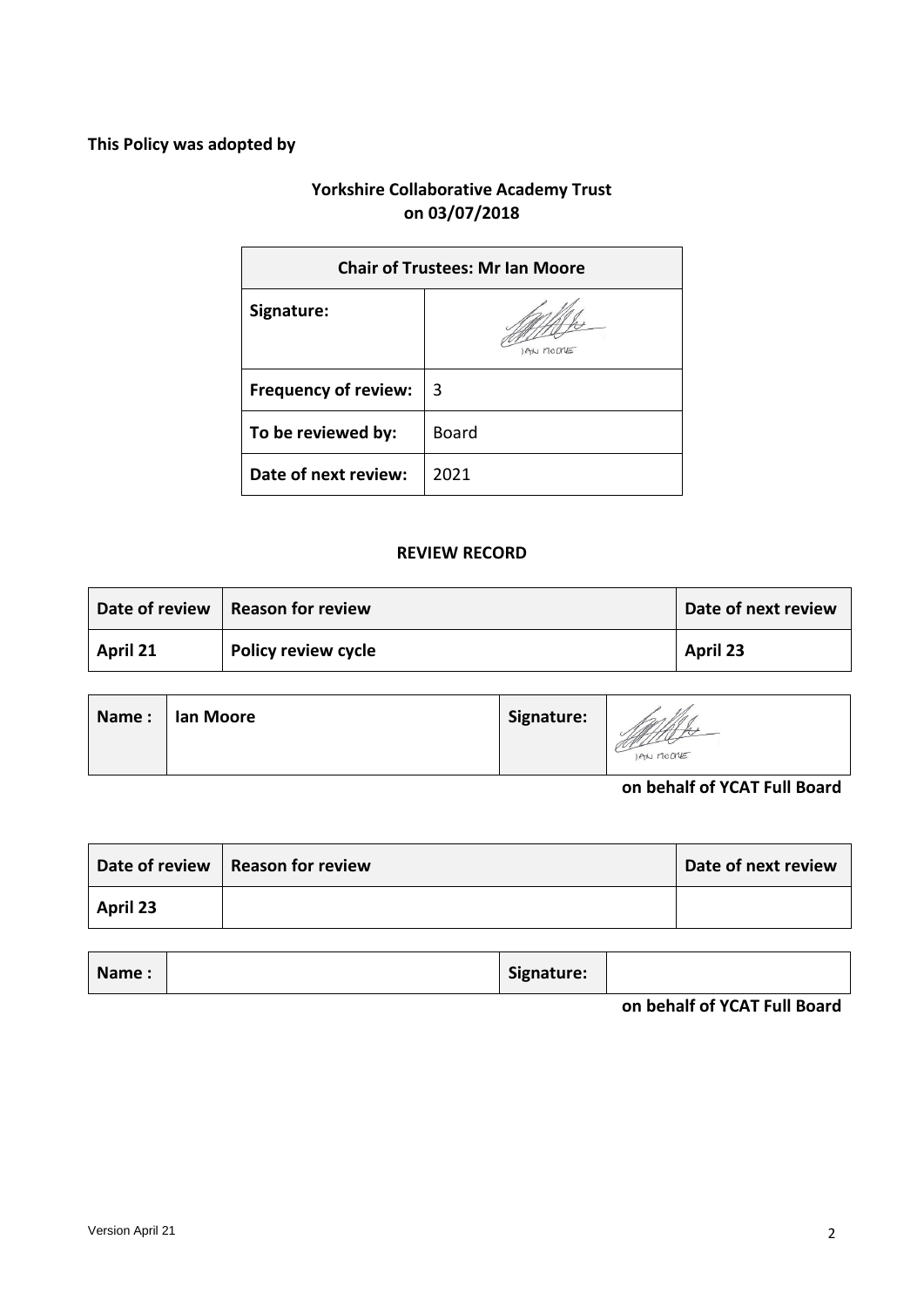#### *Who can make a complaint?*

This complaints procedure is not limited to parents or carers of children that are registered at the school. Any person, including members of the public, may make a complaint to YCAT about any provision of facilities or services that we provide. Unless complaints are dealt with under separate statutory procedures (such as appeals relating to exclusions or admissions), we will use this complaints procedure.

#### *The difference between a concern and a complaint*

A concern may be defined as '*an expression of worry or doubt over an issue considered to be important for which reassurances are sought'*.

A complaint may be defined as '*an expression of dissatisfaction however made, about actions taken or a lack of action*'.

It is in everyone's interest that concerns and complaints are resolved at the earliest possible stage. Many issues can be resolved informally, without the need to use the formal stages of the complaint's procedure. YCAT takes concerns seriously and will make every effort to resolve the matter as quickly as possible.

If you have difficulty discussing a concern with a particular member of staff, we will respect your views. In these cases, the Headteachers of each school in the Trust will refer you to another staff member. Similarly, if the member of staff directly involved feels unable to deal with a concern, the Headteacher will refer you to another staff member. The member of staff may be more senior but does not have to be. The ability to consider the concern objectively and impartially is more important.

We understand however, that there are occasions when people would like to raise their concerns formally. In this case, the school and YCAT will attempt to resolve the issue internally, through the stages outlined within this complaint's procedure.

### *How to raise a concern or make a complaint*

A concern or complaint can be made in person, in writing or by telephone. They may also be made by a third party acting on behalf on a complainant, as long as they have appropriate consent to do so.

Complaints against school staff (except the head teacher) should be made in the first instance, to the headteacher of the school via the school office*.* Please mark them as Private and Confidential.

Complaints that involve or are about the head teacher should be addressed to the Chair of Governors, via the school office. Please mark them as Private and Confidential.

Complaints about the Chair of Governors, any individual governor or the whole governing body should be addressed to the Clerk to the Governing Body via the school office. Please mark them as Private and Confidential.

Complaints about the Chief Executive Officer (CEO) or a trustee of the Trust, should be addressed to Chair of Trustees, via the trust office. Please mark them as Private and Confidential.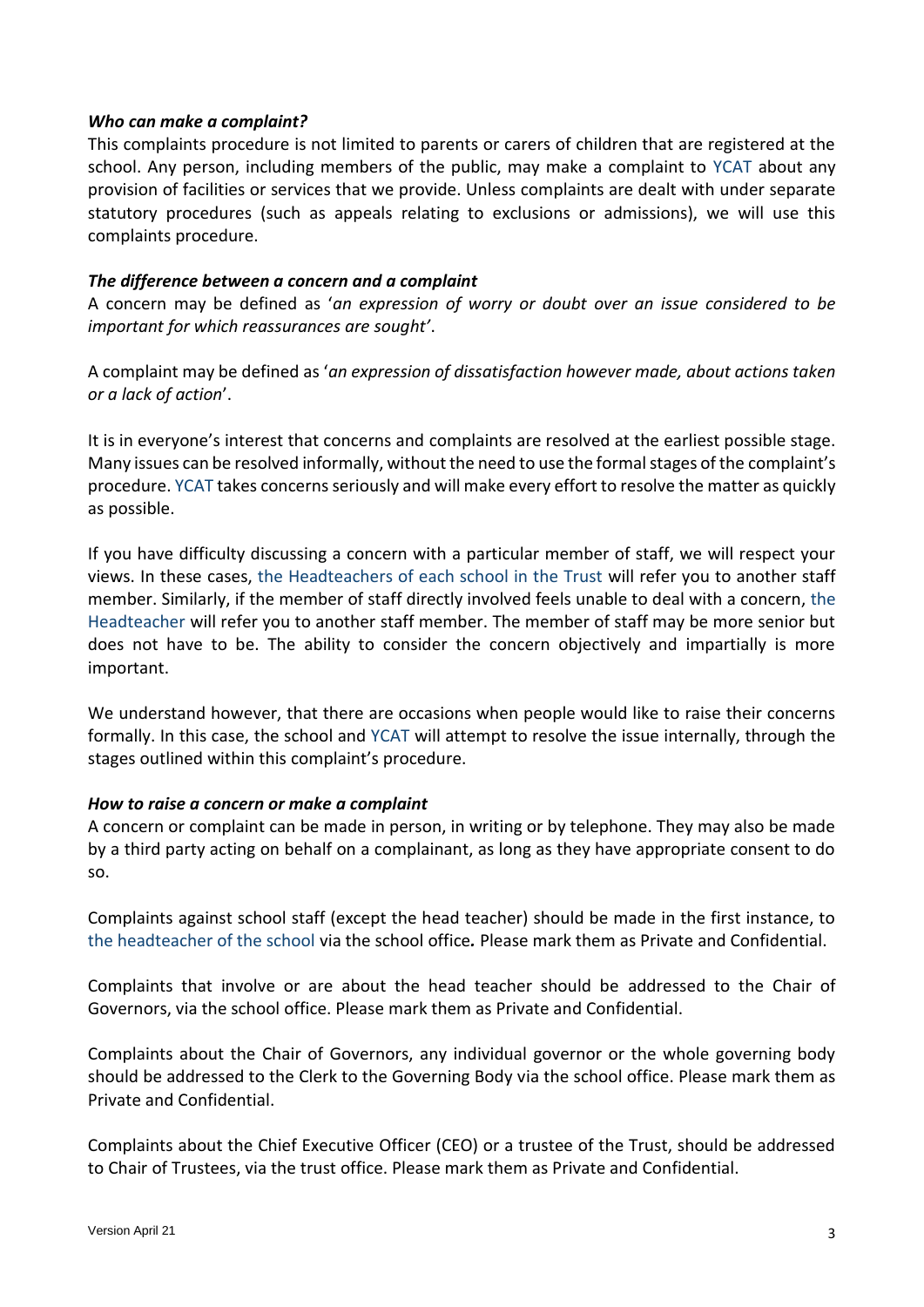For ease of use, a template complaint form is included at the end of this procedure. If you require help in completing the form, please contact the school office. You can also ask a third-party organisation for example like the Citizens Advice to help you.

In accordance with equality law, we will consider making reasonable adjustments if required, to enable complainants to access and complete this complaints procedure. For instance, providing information in alternative formats, assisting complainants in raising a formal complaint or holding meetings in accessible locations.

## *Anonymous complaints*

We will not normally investigate anonymous complaints. However, the head teacher or Chair of Governors, if appropriate, will determine whether the complaint warrants an investigation.

# *Time scales*

You must raise the complaint within three months of the incident or, where a series of associated incidents have occurred, within three months of the last of these incidents. We will consider complaints made outside of this time frame if exceptional circumstances apply.

## *Complaints received outside of term time*

We will consider complaints made outside of term time to have been received on the first school day after the holiday period.

## *Scope of this complaints procedure*

This procedure covers all complaints about any provision of community facilities or services by YCAT, other than complaints that are dealt with under other statutory procedures, including those listed below.

| <b>Exceptions</b>                                             | Who to contact                                                                                                                                                                                                                 |
|---------------------------------------------------------------|--------------------------------------------------------------------------------------------------------------------------------------------------------------------------------------------------------------------------------|
| Admissions to schools                                         | Concerns about admissions should be handled through a<br>separate process – either through the appeals process or<br>via the local authority.                                                                                  |
| Matters likely to require a<br>Child Protection Investigation | Complaints about child protection matters are handled<br>under our child protection and safeguarding policy and<br>in accordance with relevant statutory guidance.                                                             |
|                                                               | If you have serious concerns, you may wish to contact<br>the local authority designated officer (LADO) who has<br>local responsibility for safeguarding or the Multi-Agency<br>Safeguarding Hub (MASH). lado@northyorks.gov.uk |
| Exclusion of children from<br>school*                         | Further information about raising concerns about<br>exclusion can be found at: www.gov.uk/school-discipline-<br>exclusions/exclusions.                                                                                         |
|                                                               | *complaints about the application of the behaviour<br>policy can be made through the school's complaints<br>procedure available on school websites.                                                                            |
| Whistleblowing                                                | We have an internal whistleblowing procedure for all<br>our employees, including temporary staff and                                                                                                                           |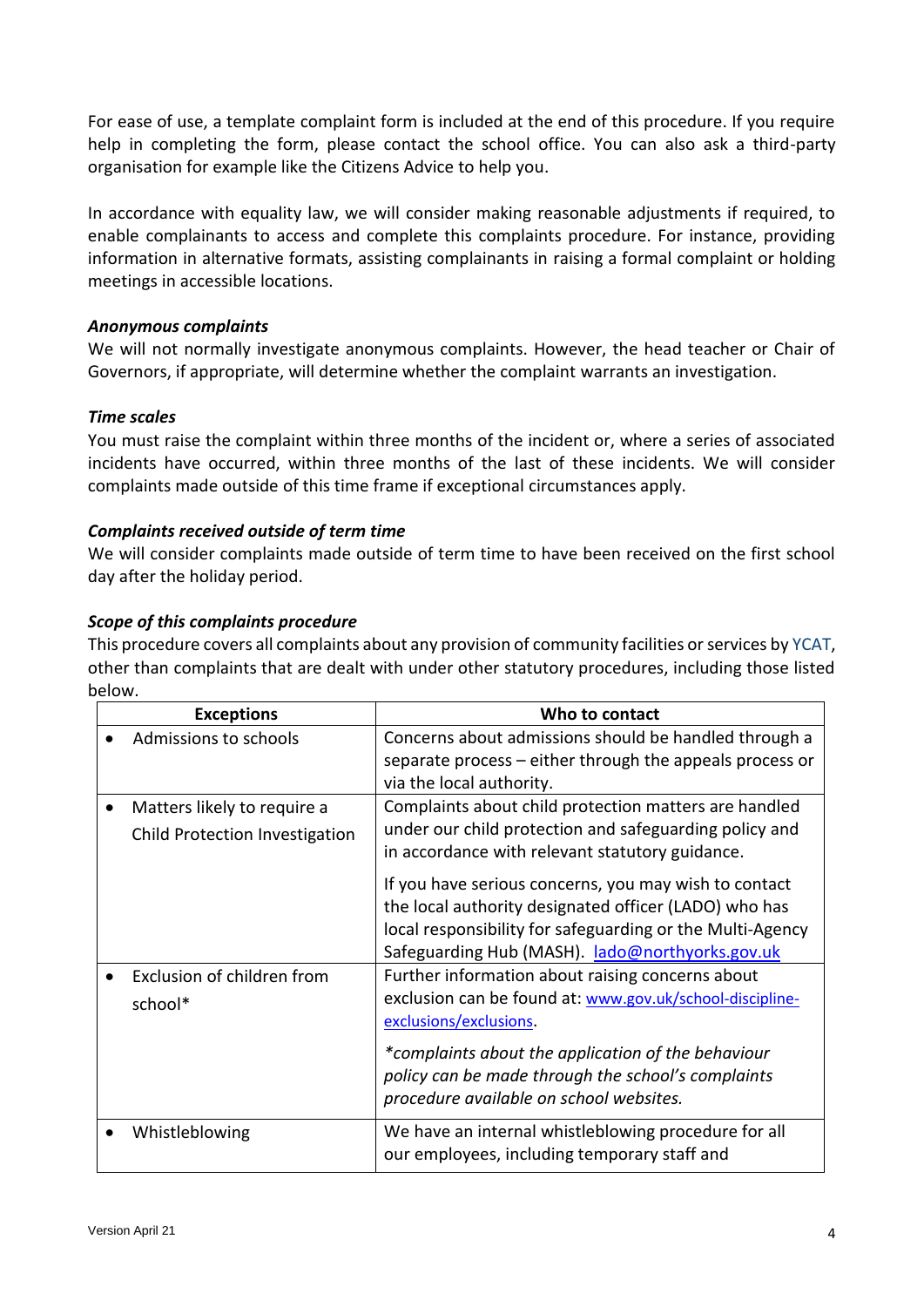|                  | contractors.                                                                                                                                                                                                                                                                |
|------------------|-----------------------------------------------------------------------------------------------------------------------------------------------------------------------------------------------------------------------------------------------------------------------------|
|                  | The Secretary of State for Education is the prescribed<br>person for matters relating to education for whistle-<br>blowers in education who do not want to raise matters<br>direct with their employer. Referrals can be made at:<br>www.education.gov.uk/contactus.        |
|                  | Volunteer staff who have concerns about our school<br>should complain through the school's complaints<br>procedure. You may also be able to complain direct to<br>the LA or the Department for Education (see link above),<br>depending on the substance of your complaint. |
| Staff grievances | Complaints from staff will be dealt with under the<br>school's internal grievance procedures.                                                                                                                                                                               |
| Staff conduct    | Complaints about staff will be dealt with under the<br>school's internal disciplinary procedures, if appropriate.                                                                                                                                                           |
|                  | Complainants will not be informed of any disciplinary<br>action taken against a staff member as a result of a<br>complaint. However, the complainant will be notified<br>that the matter is being addressed.                                                                |

If other bodies are investigating aspects of the complaint, for example the police, local authority (LA) safeguarding teams or Tribunals, this may impact on our ability to adhere to the timescales within this procedure or result in the procedure being suspended until those public bodies have completed their investigations. If this happens, we will inform you of a proposed new timescale.

If a complainant commences legal action against YCAT in relation to their complaint, we will consider whether to suspend the complaints procedure until those legal proceedings have concluded.

# *Resolving complaints*

At each stage in the procedure, YCAT wants to resolve the complaint. If appropriate, we will acknowledge that the complaint is upheld in whole or in part. In addition, we may offer one or more of the following:

- an explanation
- an admission that the situation could have been handled differently or better
- an assurance that we will try to ensure the event complained of will not recur
- an explanation of the steps that have been or will be taken to help ensure that it will not happen again and an indication of the timescales within which any changes will be made
- an undertaking to review school policies in light of the complaint
- an apology.

# *Withdrawal of a complaint*

If a complainant wants to withdraw their complaint, we will ask them to confirm this in writing.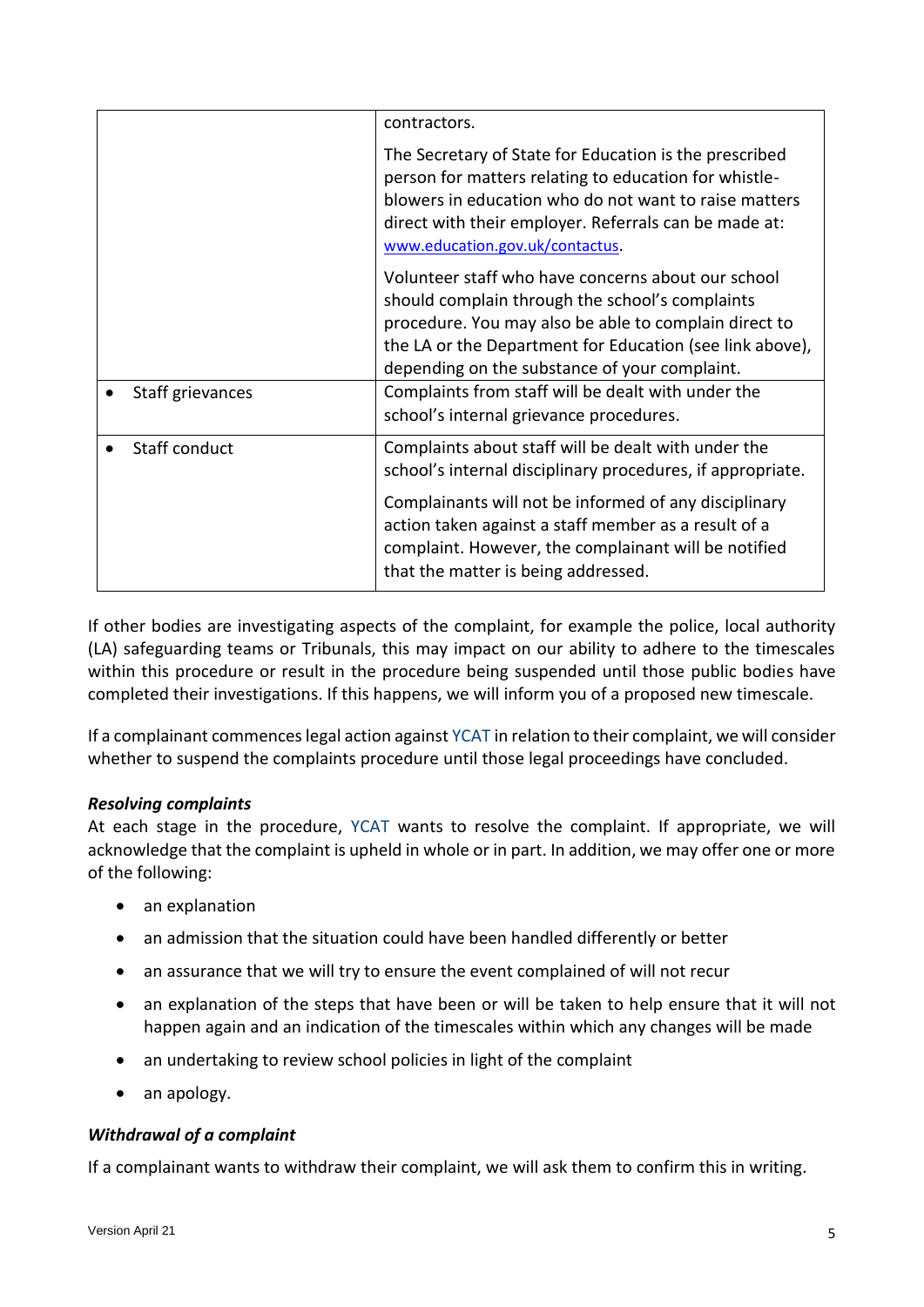## *Stage 1 – Informal complaints*

It is to be hoped that most concerns can be expressed and resolved on an informal basis. Concerns should be raised with either the class teacher, year head / subject head or head teacher. Complainants should not approach individual governors to raise concerns or complaints. They have no power to act on an individual basis and it may also prevent them from considering complaints at Stage 3 of the procedure.

At the conclusion of their investigation, the appropriate person investigating the complaint will provide an informal written response within 15 school days of the date of receipt of the complaint.

If the issue remains unresolved, the next step is to make a formal complaint.

## *Stage 2 – Formal complaints*

Formal complaints must be made to the head teacher (unless they are about the head teacher), via the school office. This may be done in person or in writing (preferably on the Complaint Form).

The head teacher will record the date the complaint is received and will acknowledge receipt of the complaint in writing (either by letter or email) within 3 school days.

Within this response, the head teacher will seek to clarify the nature of the complaint, ask what remains unresolved and what outcome the complainant would like to see. The head teacher can consider whether a face-to-face meeting is the most appropriate way of doing this.

*Note: The head teacher may delegate the investigation to another member of the school's senior leadership team but not the decision to be taken.*

During the investigation, the head teacher (or investigator) will:

- if necessary, interview those involved in the matter and/or those complained of, allowing them to be accompanied if they wish
- keep a written record of any meetings/interviews in relation to their investigation.

At the conclusion of their investigation, the head teacher will provide a formal written response within 15 school days of the date of receipt of the complaint.

If the head teacher is unable to meet this deadline, they will provide the complainant with an update and revised response date.

The response will detail any actions taken to investigate the complaint and provide a full explanation of the decision made and the reason(s) for it. Where appropriate, it will include details of actions school will take to resolve the complaint.

The head teacher will advise the complainant of how to escalate their complaint should they remain dissatisfied with the outcome of Stage 2.

If the complaint is about the head teacher, or a member of the governing body (including the Chair or Vice-Chair), a suitably skilled governor will be appointed to complete all the actions at Stage 2. Complaints about the head teacher or member of the governing body must be made to the Clerk, via the school office.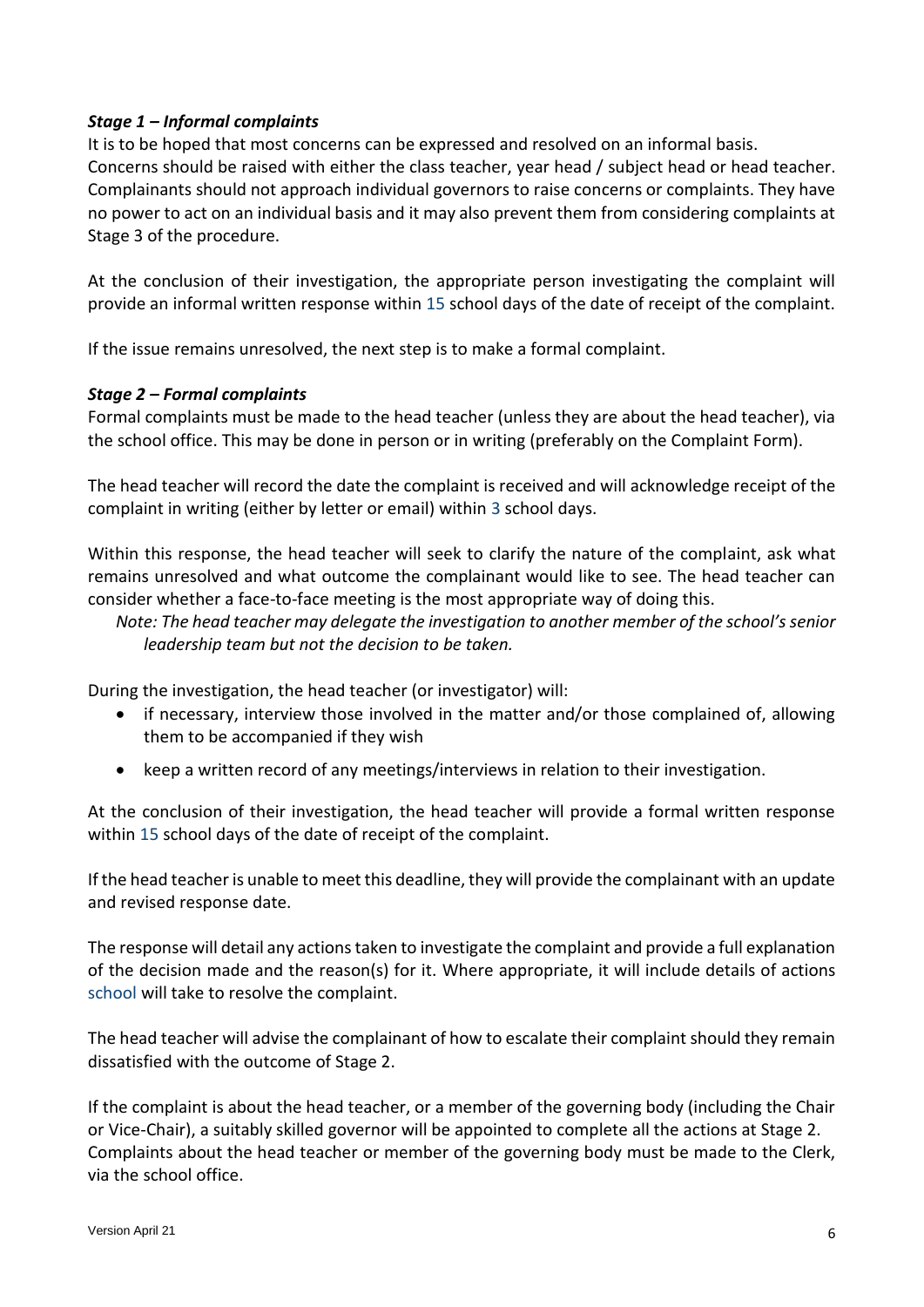If the complaint is:

- jointly about the Chair and Vice Chair or
- the entire governing body or
- the majority of the governing body

Stage 2 will be escalated to the CEO of the Trust.

## *Stage 3 – Panel Hearing*

If the complainant is dissatisfied with the outcome at Stage 2 and wishes to take the matter further, they can escalate the complaint to Stage  $3 - a$  panel hearing consisting of at least three people who were not directly involved in the matters detailed in the complaint with one panel member who is independent of the management and running of the school. This is the final stage of the complaints procedure.

A request to escalate to Stage 3 must be made to the Clerk, via the school office, within 15 school days of receipt of the Stage 2 response.

The Clerk will record the date the complaint is received and acknowledge receipt of the complaint in writing (either by letter or email) within 3 school days.

Requests received outside of this time frame will only be considered if exceptional circumstances apply.

The Clerk will write to the complainant to inform them of the date of the meeting. They will aim to convene a meeting within 20 school days of receipt of the Stage 2 request. If this is not possible, the Clerk will provide an anticipated date and keep the complainant informed.

If the complainant rejects the offer of three proposed dates, without good reason, the Clerk will decide when to hold the meeting. It will then proceed in the complainant's absence on the basis of written submissions from both parties.

If the complaint is:

- iointly about the Chair and Vice Chair or
- the entire governing body or
- the majority of the governing body

Stage 3 will be heard by the trustees and an independent panel member.

A complainant may bring someone along to the panel meeting to provide support. This can be a relative or friend. Generally, we do not encourage either party to bring legal representatives to the committee meeting. However, there may be occasions when legal representation is appropriate. For instance, if a school employee is called as a witness in a complaint meeting, they may wish to be supported by union and/or legal representation.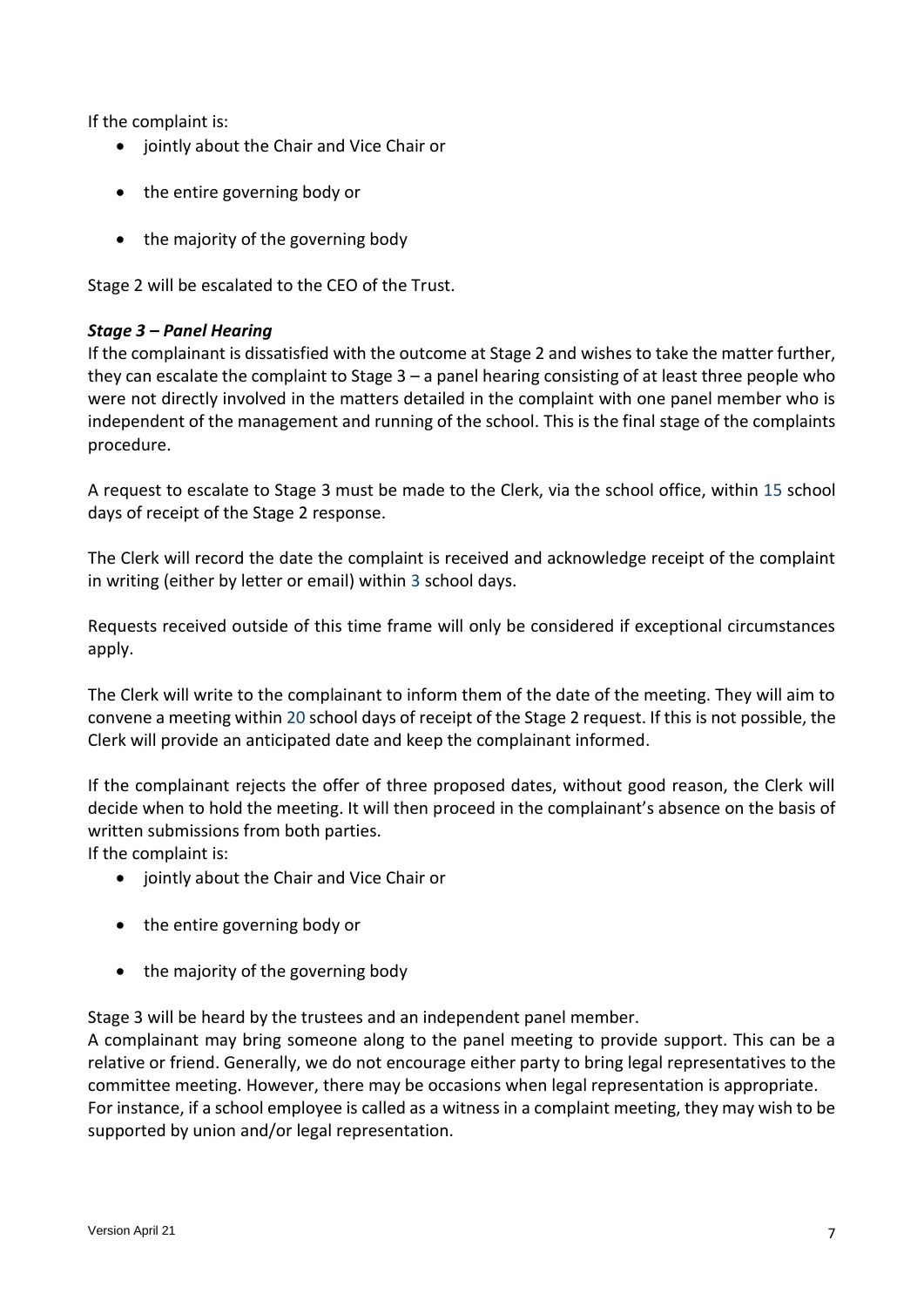*Note: Complaints about staff conduct will not generally be handled under this complaints procedure. Complainants will be advised that any staff conduct complaints will be considered under (Human Resources) staff disciplinary procedures, if appropriate, but outcomes will not be shared with them.* 

Representatives from the media are not permitted to attend. At least 5 school days before the meeting, the Clerk will:

- confirm and notify the complainant of the date, time and venue of the meeting, ensuring that, if the complainant is invited, the dates are convenient to all parties and that the venue and proceedings are accessible
- request copies of any further written material to be submitted to the committee at least 3 school days before the meeting.

Any written material will be circulated to all parties at least 2 school days before the date of the meeting. The committee will not normally accept, as evidence, recordings of conversations that were obtained covertly and without the informed consent of all parties being recorded.

The committee will also not review any new complaints at this stage or consider evidence unrelated to the initial complaint to be included. New complaints must be dealt with from Stage 1 of the procedure.

The meeting will be held in private. Electronic recordings of meetings or conversations are not normally permitted unless a complainant's own disability or special needs require it. Prior knowledge and consent of all parties attending must be sought before meetings or conversations take place. Consent will be recorded in any minutes taken.

The committee will consider the complaint and all the evidence presented. The committee can:

- uphold the complaint in whole or in part
- dismiss the complaint in whole or in part.

If the complaint is upheld in whole or in part, the committee will:

- decide on the appropriate action to be taken to resolve the complaint
- where appropriate, recommend changes to the school's systems or procedures to prevent similar issues in the future.

The Chair of the Committee will provide the complainant and school with a full explanation of their decision and the reason(s) for it, in writing, within 3 school days.

The letter to the complainant will include details of how to contact the Education and Skills Funding Agency (ESFA) if they are dissatisfied with the way their complaint has been handled by the school or YCAT.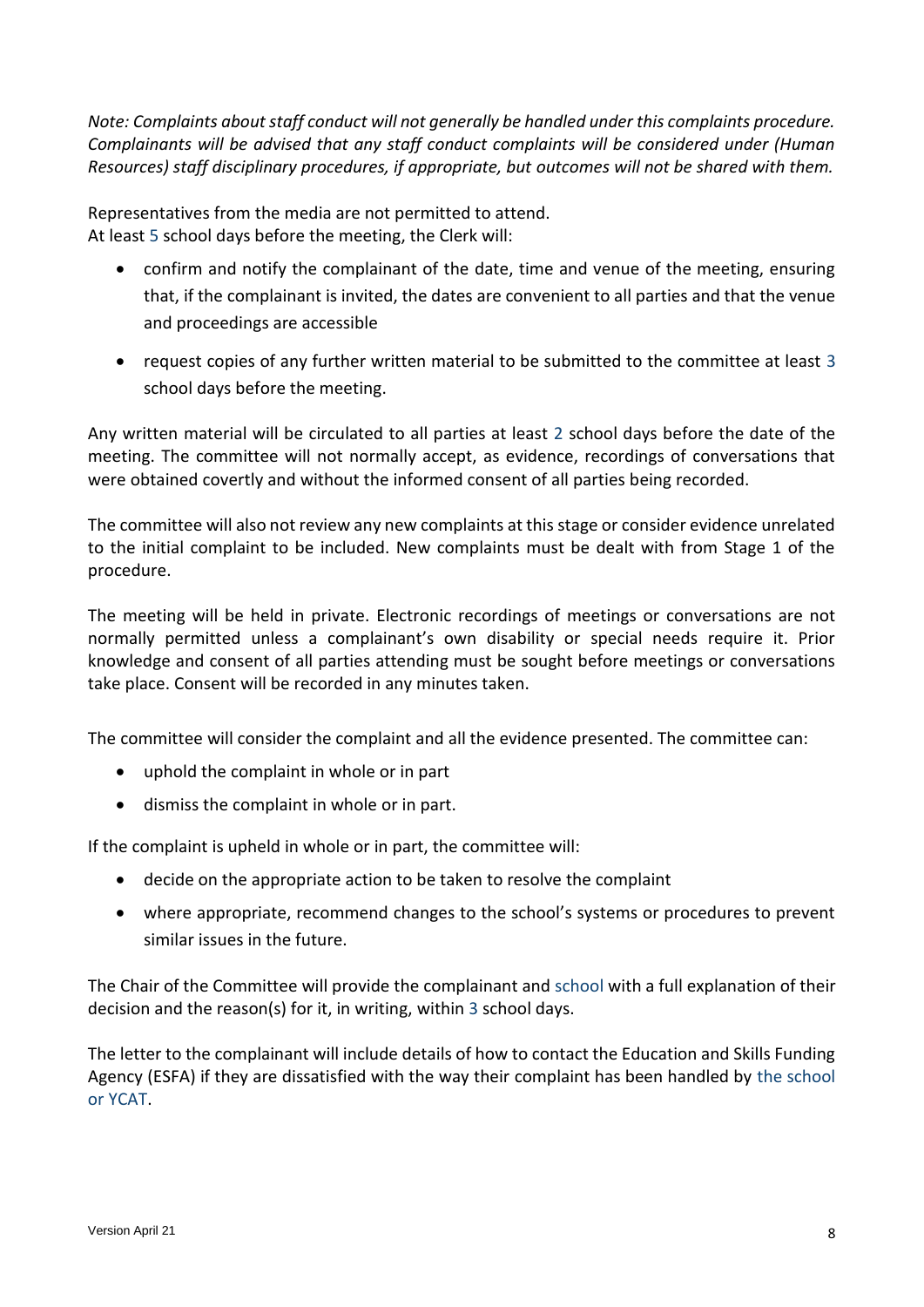The response will detail any actions taken to investigate the complaint and provide a full explanation of the decision made and the reason(s) for it. Where appropriate, it will include details of actions the school or YCAT will take to resolve the complaint.

The panel will ensure that those findings and recommendations are sent by electronic mail or otherwise given to the complainant and, where relevant, the person complained about. Furthermore, they will be available for inspection on the school premises by the proprietor and the head teacher.

A written record will be kept of all complaints, and of whether they are resolved at the preliminary stage or proceed to a panel hearing, along with what actions have been taken, regardless of the decision.

All correspondence statements and records relating to individual complaints will be kept confidential, except where the Secretary of State or a body conducting an inspection under section 109 of the 2008 Act requests access to them.

# *Complaints escalated to / about the Trust, CEO or Trustee*

If a complaint is escalated to YCAT "the trust" or if a complainant wishes to complain directly about the trust, then the complaint should be sent to the CEO to be investigated.

The CEO will write to the complainant acknowledging the complaint within **3 school days** of the date that the written request was received. The acknowledgement will confirm that the complaint will now be investigated under Stage 2 of this Complaints Policy and will confirm the date for providing a response to the complainant.

Following the investigation, the CEO will write to the complainant confirming the outcome within **15 school days** of the date that the letter was received. If this time limit cannot be met, the CEO will write to the Complainant within **5 school days** of the date that the letter was received**,**  explaining the reason for the delay and providing a revised date.

If the complaint concerns the CEO or a Trustee, the complaint should be investigated by the Chair of the Trust Board. If a formal complaint form is received about the Chair, the complaint will be referred to the Vice Chair for investigation

# *NB. Where the Chair of the Trust Board has investigated the complaint, they will write the letter of outcome to the Complainant and provide a copy to the CEO.*

If the complainant is not satisfied with the outcome of the previous stage, the complainant should write to the Clerk to the Trust Board asking for the complaint to be heard before a Complaint Panel, within 15 school days.

The Clerk will record the date the complaint is received and acknowledge receipt of the complaint in writing (either by letter or email) within 3 school days.

Requests received outside of this time frame will only be considered if exceptional circumstances apply.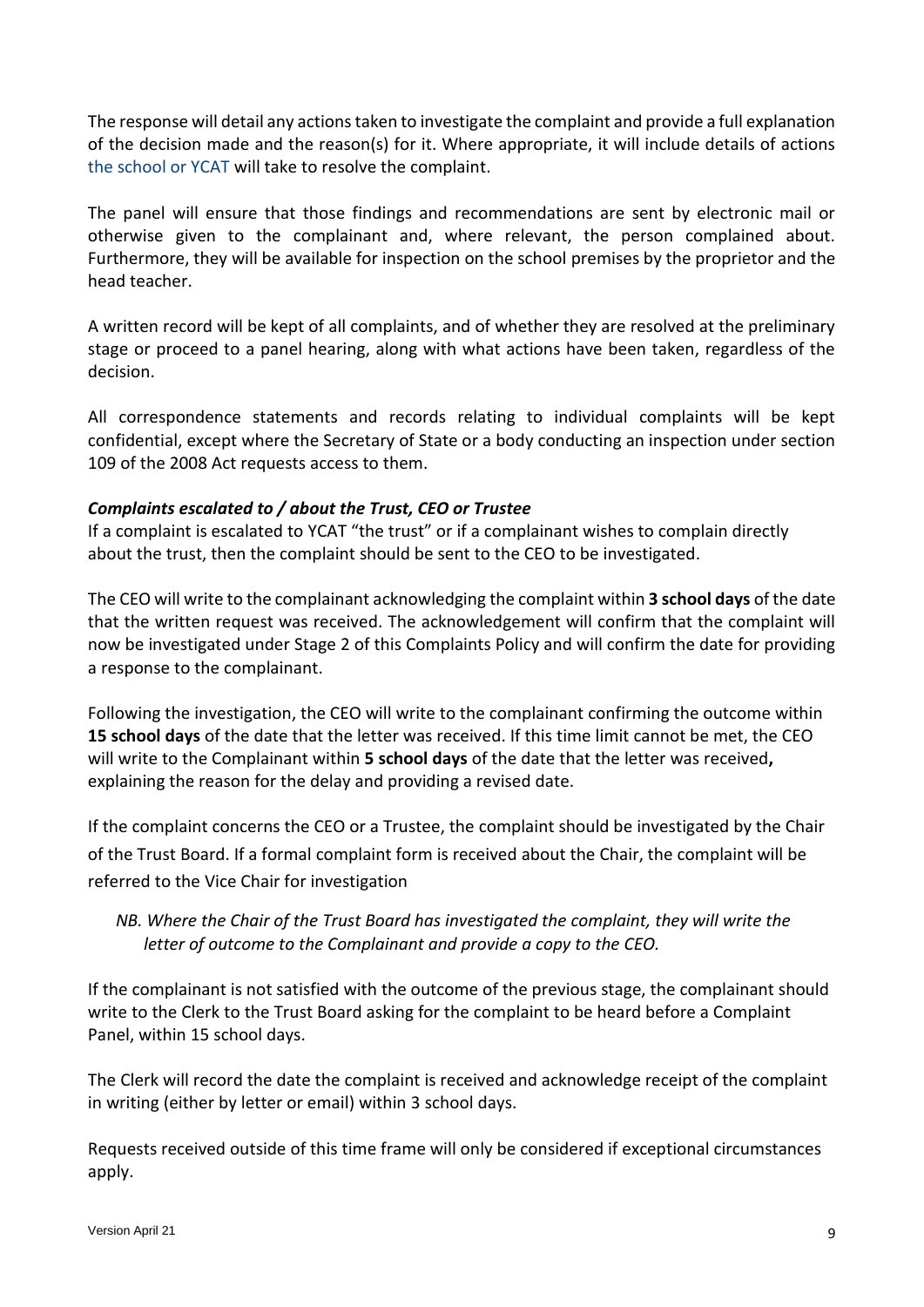The Clerk will write to the complainant to inform them of the date of the meeting. They will aim to convene a meeting within 20 school days of receipt of the Stage 2 request. If this is not possible, the Clerk will provide an anticipated date and keep the complainant informed.

If the complainant rejects the offer of three proposed dates, without good reason, the Clerk will decide when to hold the meeting. It will then proceed in the complainant's absence on the basis of written submissions from both parties.

If the complaint is:

- jointly about the Chair and Vice Chair or
- the entire trust board or
- the majority of the trust board

Stage 3 will be heard by a completely independent committee panel.

The Complaint Panel will consist of three members. None of the three members of the Complaint Panel will have been involved in the incidents or events which led to the complaint, or have been involved in dealing with the complaint in the previous stages, of have any detailed prior knowledge of the complaint.

One of the Complaint Panel members will be independent of the management and running of the Academy Trust. This means that the independent Complaint Panel member will not be a Trustee or an employee of the Trust.

A complainant may bring someone along to the panel meeting to provide support. This can be a relative or friend. Generally, we do not encourage either party to bring legal representatives to the committee meeting. However, there may be occasions when legal representation is appropriate. For instance, if a trust employee is called as a witness in a complaint meeting, they may wish to be supported by union and/or legal representation.

*Note: Complaints about staff conduct will not generally be handled under this complaints procedure. Complainants will be advised that any staff conduct complaints will be considered under staff disciplinary procedures, if appropriate, but outcomes will not be shared with them.*  Representatives from the media are not permitted to attend.

At least 5 school days before the meeting, the Clerk will:

- confirm and notify the complainant of the date, time and venue of the meeting, ensuring that, if the complainant is invited, the dates are convenient to all parties and that the venue and proceedings are accessible
- request copies of any further written material to be submitted to the committee at least 3 school days before the meeting.

Any written material will be circulated to all parties at least 2 school days before the date of the meeting. The committee will not normally accept, as evidence, recordings of conversations that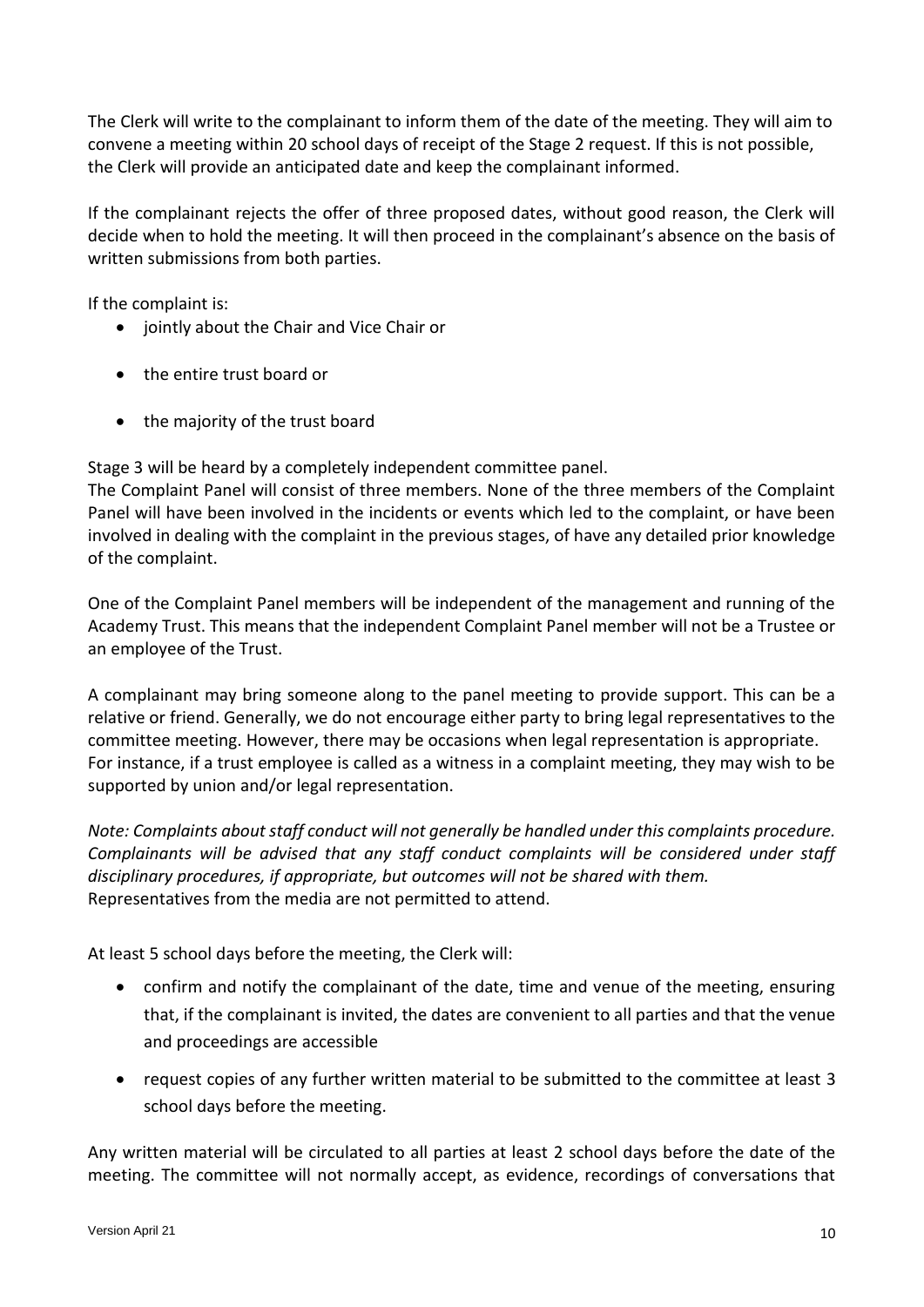were obtained covertly and without the informed consent of all parties being recorded.

The committee will also not review any new complaints at this stage or consider evidence unrelated to the initial complaint to be included. New complaints must be dealt with from Stage 1 of the procedure.

The meeting will be held in private. Electronic recordings of meetings or conversations are not normally permitted unless a complainant's own disability or special needs require it. Prior knowledge and consent of all parties attending must be sought before meetings or conversations take place. Consent will be recorded in any minutes taken.

The committee will consider the complaint and all the evidence presented. The committee can:

- uphold the complaint in whole or in part
- dismiss the complaint in whole or in part.

If the complaint is upheld in whole or in part, the committee will:

- decide on the appropriate action to be taken to resolve the complaint
- where appropriate, recommend changes to the school's systems or procedures to prevent similar issues in the future.

The Chair of the Committee will provide the complainant and YCAT with a full explanation of their decision and the reason(s) for it, in writing, within 15 school days.

The letter to the complainant will include details of how to contact the Education and Skills Funding Agency (ESFA) if they are dissatisfied with the way their complaint has been handled by YCAT.

The response will detail any actions taken to investigate the complaint and provide a full explanation of the decision made and the reason(s) for it. Where appropriate, it will include details of actions YCAT will take to resolve the complaint.

The panel will ensure that those findings and recommendations are sent by electronic mail or otherwise given to the complainant and, where relevant, the person complained about. Furthermore, they will be available for inspection on the school premises by the proprietor and the head teacher.

A written record will be kept of all complaints, and of whether they are resolved at the preliminary stage or proceed to a panel hearing, along with what actions have been taken, regardless of the decision.

All correspondence statements and records relating to individual complaints will be kept confidential, except where the Secretary of State or a body conducting an inspection under section 109 of the 2008 Act requests access to them.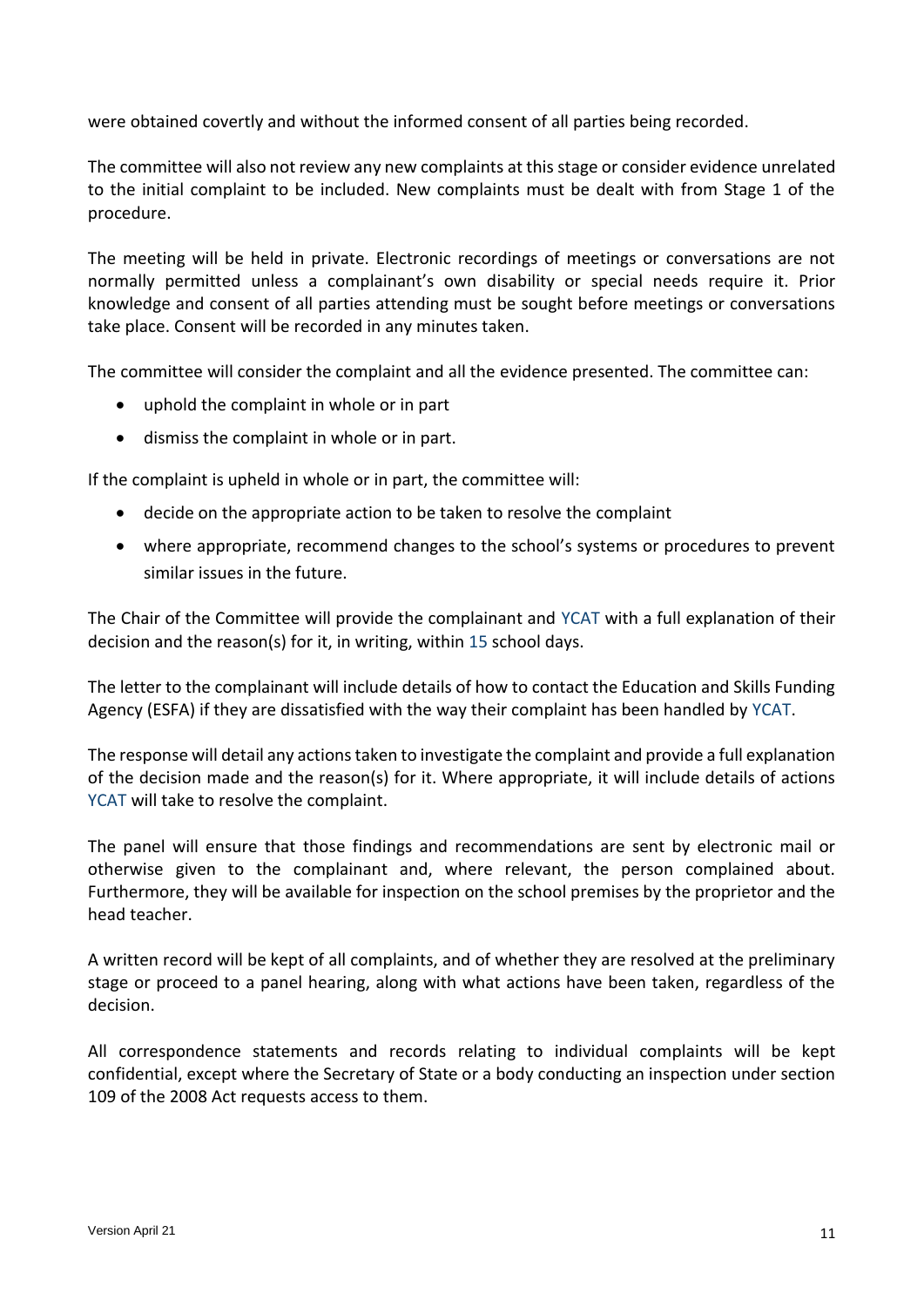## *Next Steps*

If the complainant believes the school / trust did not handle their complaint in accordance with the published complaints procedure or they acted unlawfully or unreasonably in the exercise of their duties under education law, they can contact the ESFA after they have completed Stage 3.

The ESFA will not normally reinvestigate the substance of complaints or overturn any decisions made by YCAT. They will consider whether the school has adhered to education legislation and any statutory policies connected with the complaint and whether they have followed [Part 7 of the](http://www.legislation.gov.uk/uksi/2010/1997/schedule/1/made)  [Education \(Independent School Standards\)](http://www.legislation.gov.uk/uksi/2010/1997/schedule/1/made) Regulations 2014.

The complainant can refer their complaint to the ESFA online at: [www.education.gov.uk/contactus,](http://www.education.gov.uk/contactus) by telephone on: 0370 000 2288 or by writing to: Academy Complaints and Customer Insight Unit Education and Skills Funding Agency Cheylesmore House 5 Quinton Road Coventry CV1 2WT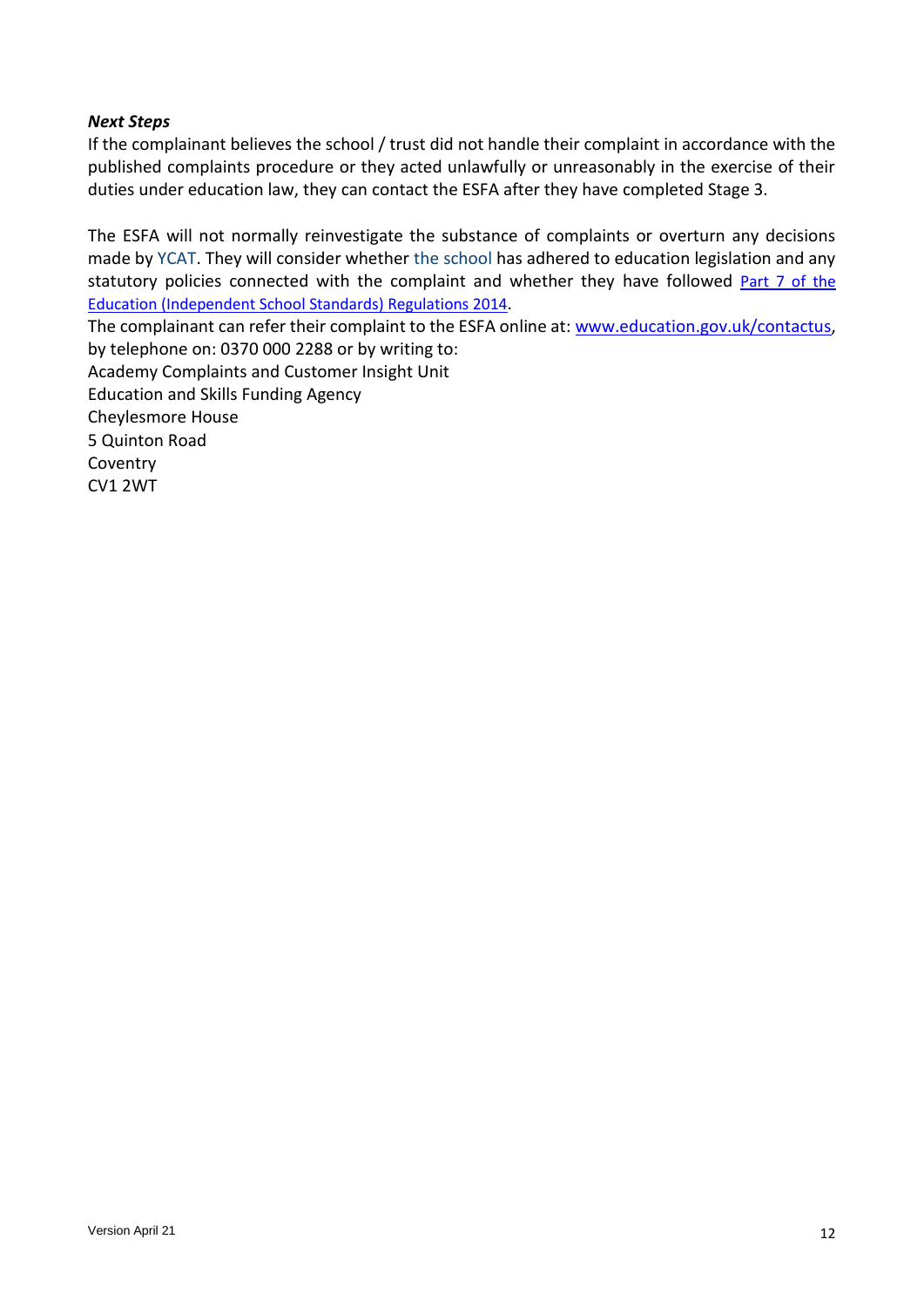### *Complaint Form*

Please complete and return to <…Name> (*either head teacher / Clerk / complaints co-ordinator / designated governor – school to delete as appropriate*) who will acknowledge receipt and explain what action will be taken.

# **Your name:**

# **Pupil's name (if relevant):**

**Your relationship to the pupil (if relevant):**

**Address:** 

**Postcode: Day time telephone number: Evening telephone number: Email address:**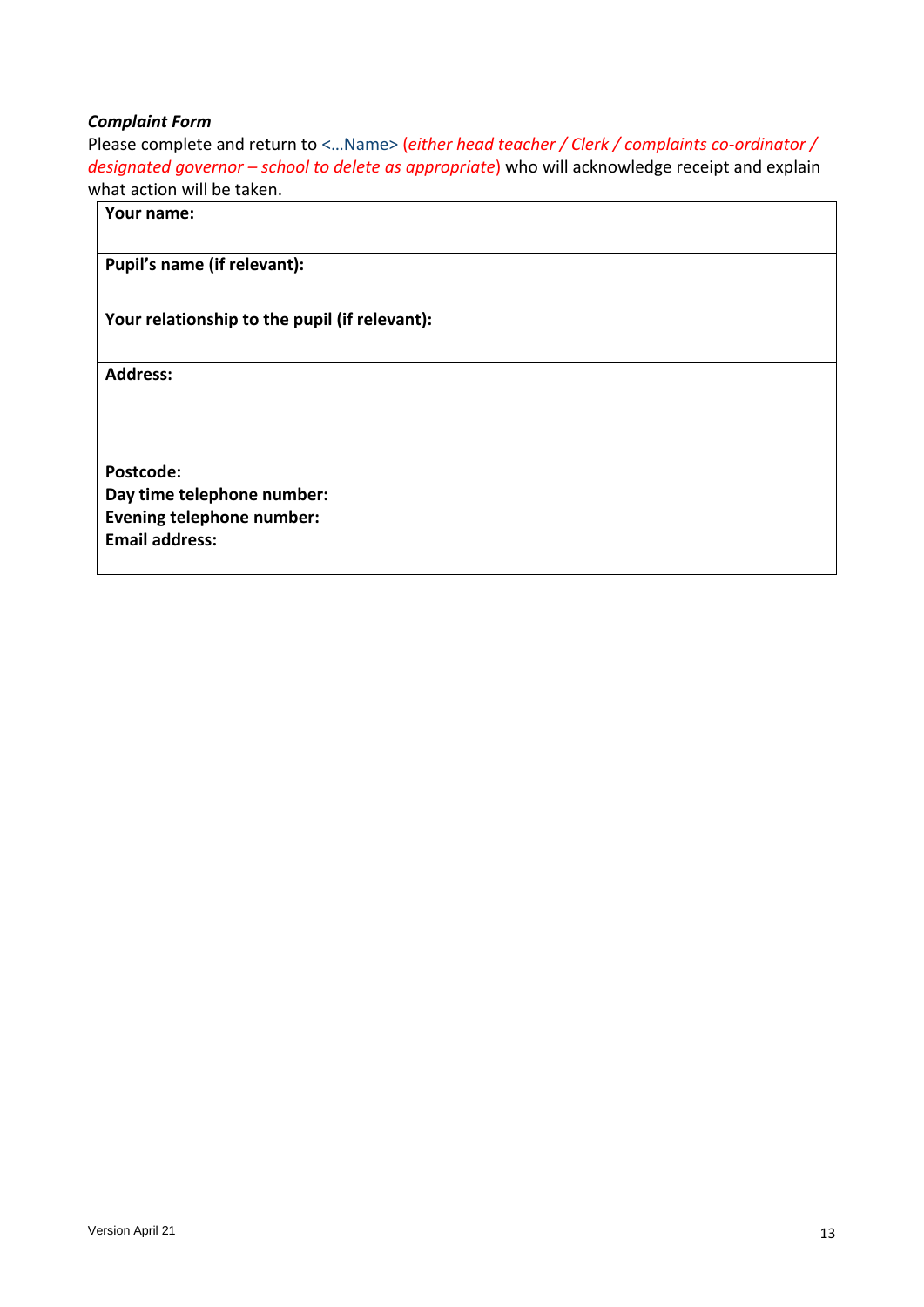**Please give details of your complaint, including whether you have spoken to anybody at the school about it.**

**What actions do you feel might resolve the problem at this stage?**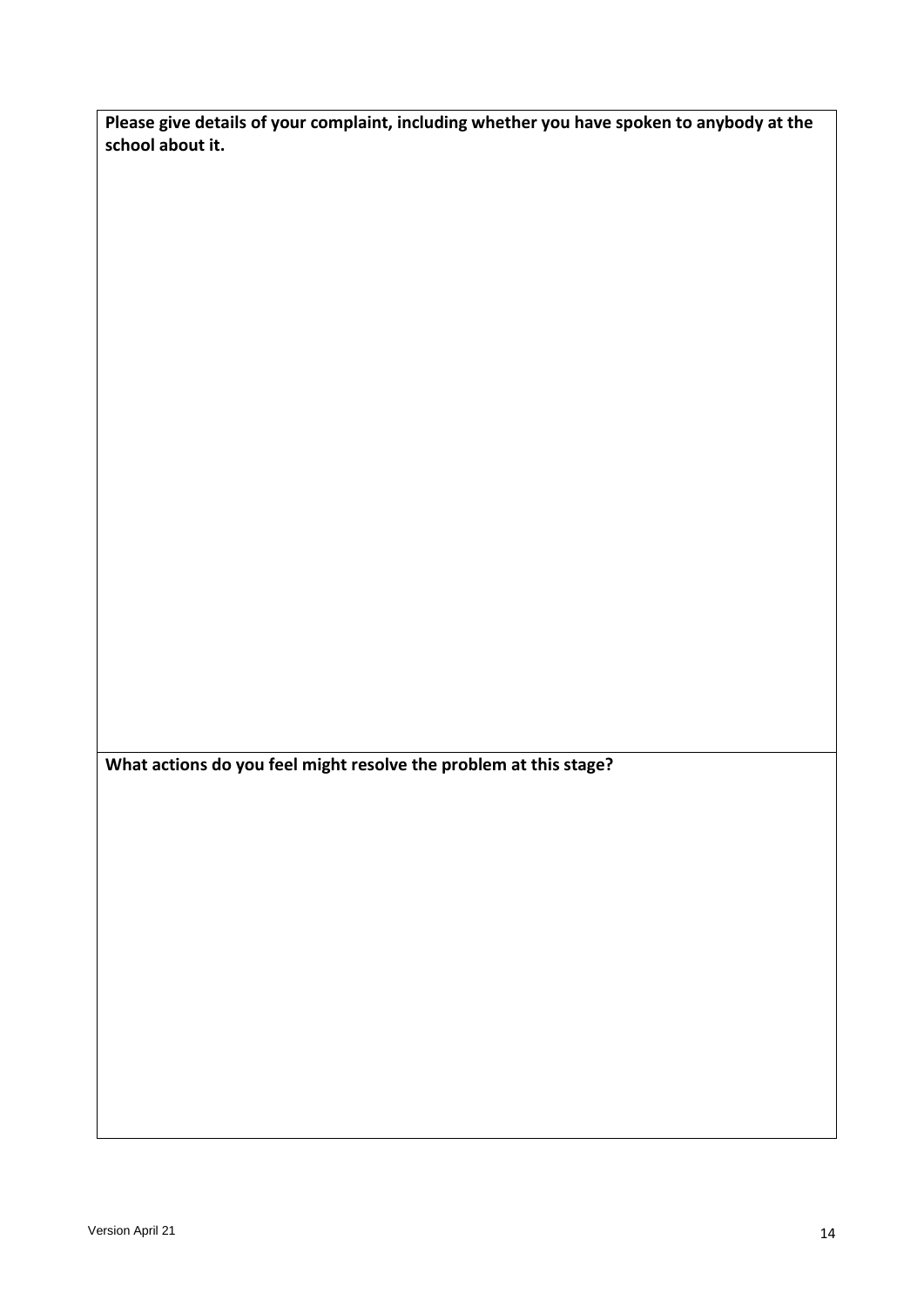| Are you attaching any paperwork? If so, please give details. |
|--------------------------------------------------------------|
|                                                              |
|                                                              |
|                                                              |
|                                                              |
|                                                              |
|                                                              |
|                                                              |
|                                                              |
|                                                              |
|                                                              |
| Signature:                                                   |
|                                                              |
| Date:                                                        |
| <b>Official use</b>                                          |
| Date acknowledgement sent:                                   |
|                                                              |
| By who:                                                      |
| <b>Complaint referred to:</b>                                |
| <b>Action taken:</b>                                         |
|                                                              |
|                                                              |
|                                                              |
|                                                              |
| Date:                                                        |
|                                                              |
|                                                              |

# *Roles and Responsibilities*

# **Complainant**

The complainant will receive a more effective response to the complaint if they:

- explain the complaint in full as early as possible
- co-operate with the school in seeking a solution to the complaint
- respond promptly to requests for information or meetings or in agreeing the details of the complaint
- ask for assistance as needed
- treat all those involved in the complaint with respect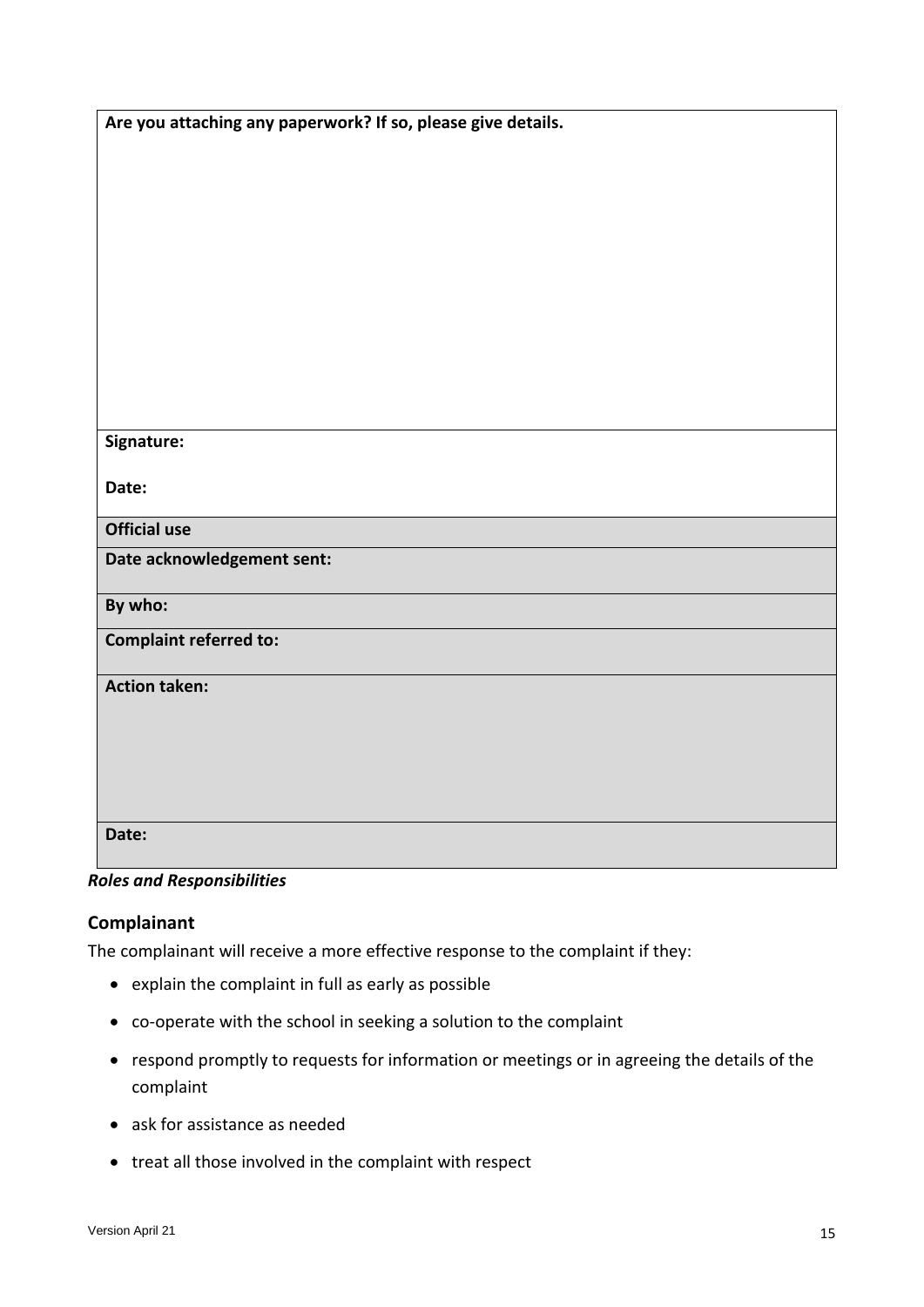refrain from publicising the details of their complaint on social media and respect confidentiality.

## **Investigator**

The investigator's role is to establish the facts relevant to the complaint by:

- providing a comprehensive, open, transparent and fair consideration of the complaint through:
	- o sensitive and thorough interviewing of the complainant to establish what has happened and who has been involved
	- o interviewing staff and children/young people and other people relevant to the complaint
	- o consideration of records and other relevant information
	- o analysing information
- liaising with the complainant and the complaints co-ordinator as appropriate to clarify what the complainant feels would put things right.

The investigator should:

- conduct interviews with an open mind and be prepared to persist in the questioning
- keep notes of interviews or arrange for an independent note taker to record minutes of the meeting
- ensure that any papers produced during the investigation are kept securely pending any appeal
- be mindful of the timescales to respond
- prepare a comprehensive report for the head teacher or complaints committee that sets out the facts, identifies solutions and recommends courses of action to resolve problems.
- The head teacher or complaints committee will then determine whether to uphold or dismiss the complaint and communicate that decision to the complainant, providing the appropriate escalation details.

# **Complaints Co-ordinator**

# *(this could be the head teacher or CEO / designated complaints governor or trustee or other staff member providing administrative support)*

### **The complaints co-ordinator should:**

- ensure that the complainant is fully updated at each stage of the procedure
- liaise with staff members, head teacher, CEO, Chair of Governors, Chair of Trust or the Clerk and to ensure the smooth running of the complaints procedure
- be aware of issues regarding: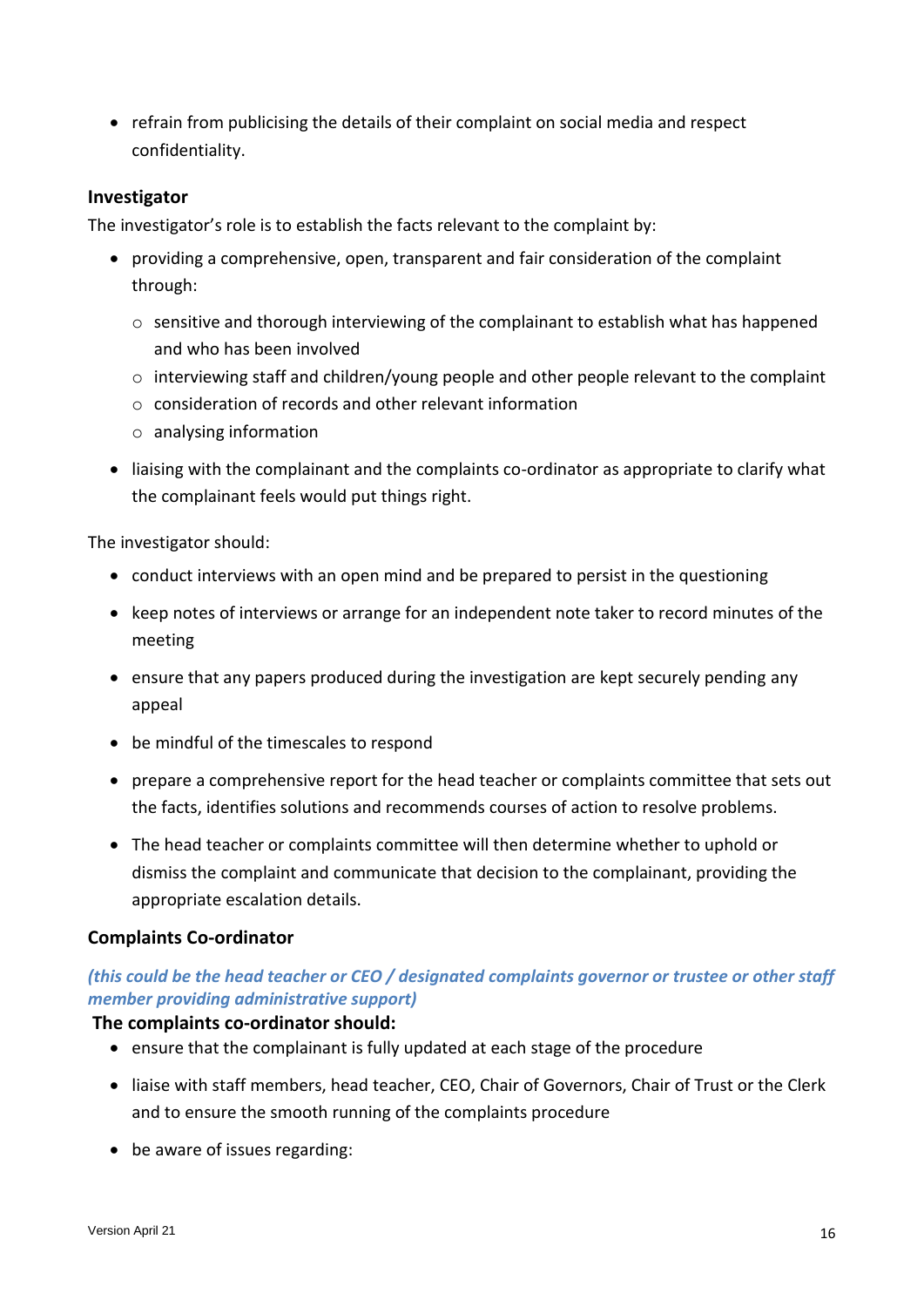- $\circ$  sharing third party information
- $\circ$  additional support. This may be needed by complainants when making a complaint including interpretation support or where the complainant is a child or young person
- keep records.

# **Clerk to the Governing Body / Trust Board**

The Clerk is the contact point for the complainant and the committee and should:

- ensure that all people involved in the complaint procedure are aware of their legal rights and duties, including any under legislation relating to school complaints, education law, the Equality Act 2010, the Freedom of Information Act 2000, the Data Protection Act (DPA) 2018 and the General Data Protection Regulations (GDPR)
- set the date, time and venue of the meeting, ensuring that the dates are convenient to all parties (if they are invited to attend) and that the venue and proceedings are accessible
- collate any written material relevant to the complaint (for example: stage 1 paperwork, school and complainant submissions) and send it to the parties in advance of the meeting within an agreed timescale
- record the proceedings
- circulate the minutes of the meeting
- notify all parties of the committee's decision.

# **Committee Chair**

The committee's chair, who is nominated in advance of the complaint meeting, should ensure that:

- both parties are asked (via the Clerk) to provide any additional information relating to the complaint by a specified date in advance of the meeting
- the meeting is conducted in an informal manner, is not adversarial, and that, if all parties are invited to attend, everyone is treated with respect and courtesy
- complainants who may not be used to speaking at such a meeting are put at ease. This is particularly important if the complainant is a child/young person
- the remit of the committee is explained to the complainant
- written material is seen by everyone in attendance, provided it does not breach confidentiality or any individual's rights to privacy under the DPA 2018 or GDPR.

If a new issue arises it would be useful to give everyone the opportunity to consider and comment upon it; this may require a short adjournment of the meeting

both the complainant and the school are given the opportunity to make their case and seek